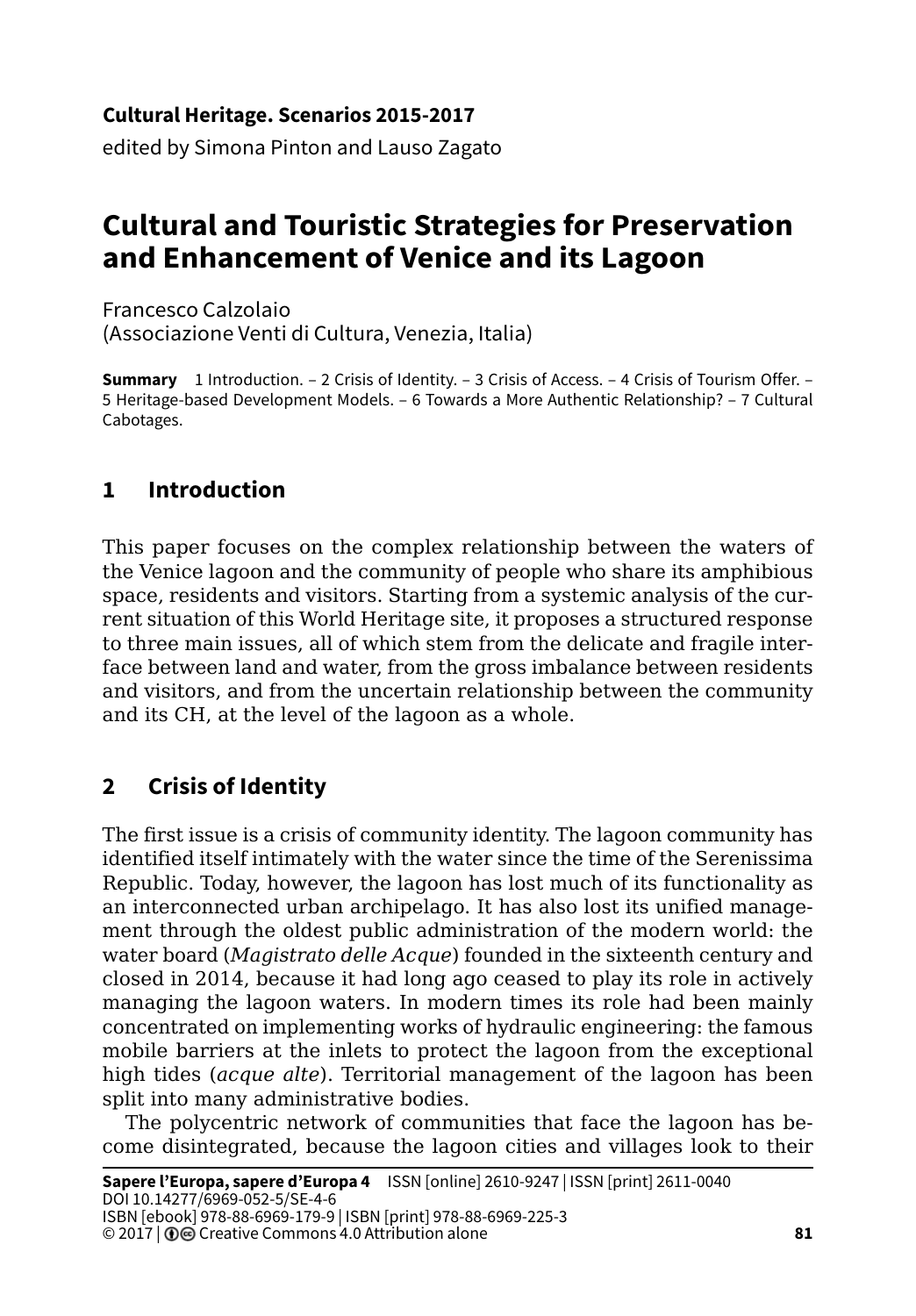*vis-à-vis* on the mainland, easily accessible by car, rather than to their neighbours across the lagoon. The lagoon has become a barrier, where historically it united all the settlements.

We must work to restore the lagoon's role as a mediator, a concentrator of social relationships. To this end, two bodies – the Committee for the Ecomuseum of the Lagoon, and the Steering Committee for the UNESCO World Heritage Site Venice and its Lagoon – are striving to strengthen the links among institutions, associations and citizens around the lagoon. The association Venti di Cultura, together with these two committees, is contributing to forging these stronger ties by organising a festival across the lagoon, one of the network of major festivals along urban waterfronts supported by the European Commission through the River of Opportunities programme, by the River/Cities European platform.

### **3 Crisis of Access**

It is the inadequate network of mooring points allowing effective interchange along the shores of the lagoon. The territorial and urban system around the lagoon has grown since the WWII with infrastructures oriented to the rationalisation of land transport, to the detriment of the overall water transport and distribution network. The processes have continued to the point where many communities have only partial access to the network of the lagoon canals; in particular, they are handicapped by the lack of quays, landing stages and mooring places in the lagoon network. It is essential to consolidate the places of land/water interchange, distributed around the perimeter of the lagoon, such as a sequence of interpretive centres of the local cultural resources. This is the objective of the UNESCO office for Venice and its Lagoon, based in the city of Venice, which is harmonising the municipal urban plans, and has drawn up an outline plan for enhancement of the lagoon's landscape and culture. For the UNESCO Venice office, the author is coordinating a team of professionals, including representatives of all the municipalities that are committed to opening or reopening their doors to the lagoon waterway network.

## **4 Crisis of Tourism Offer**

The tourism offer of the lagoon is excessively concentrated in the central area of Venice. The outstanding CH concentrated here is visited by an impressive global audience, but is threatened by the loss of identification by the local community, as mentioned above. This antinomy could be envisioned as an opportunity for the 'heritage community' to become an interpreter of its material and immaterial heritage. Fernand Braudel (1987) reminds us: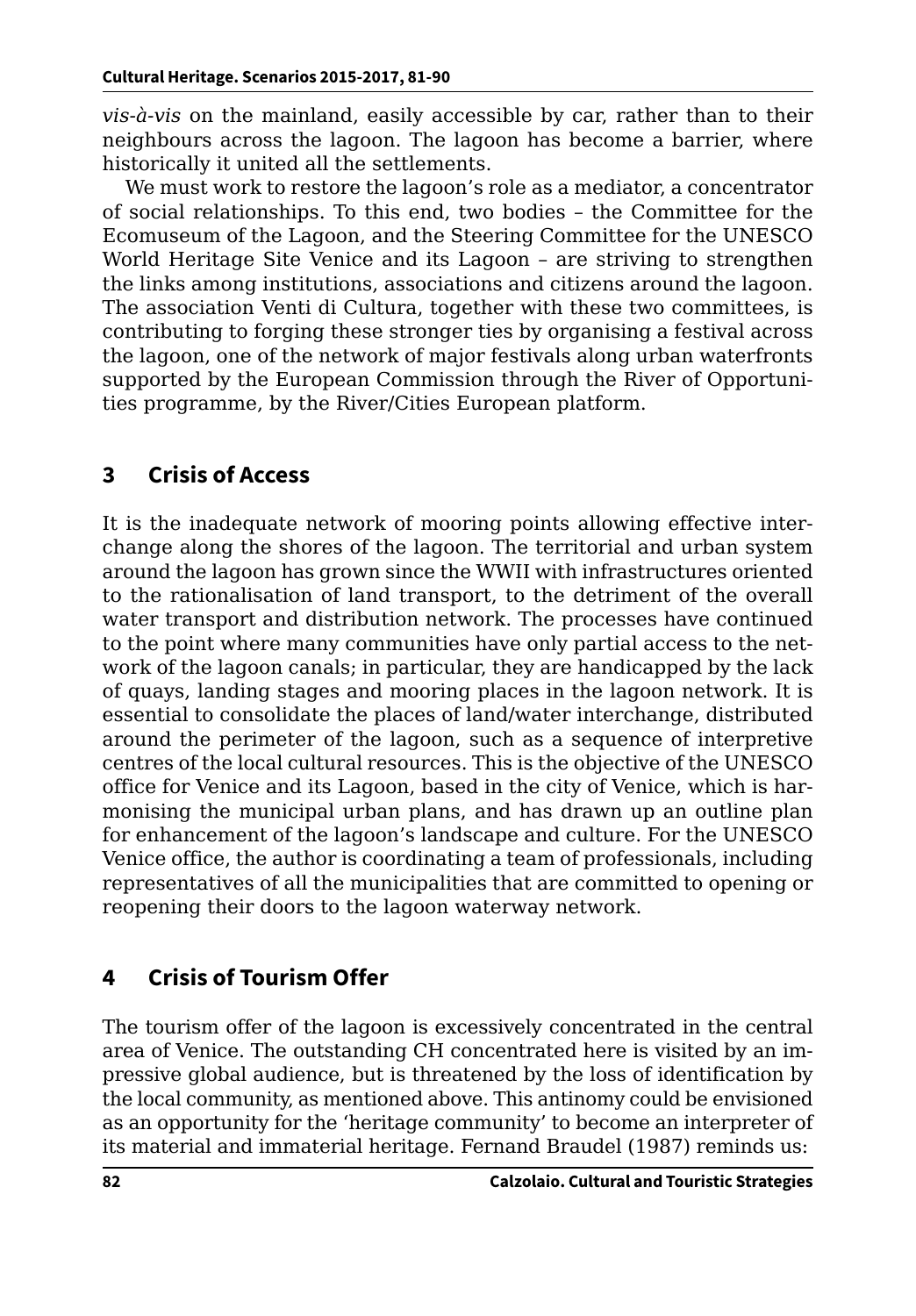the foreigner has been fascinated, monopolised by the city, and he too easily disdains the inland sea which belongs to it as a plant belongs to its flower.

Consequently, a sense of deprivation makes the tourists less motivated to return to Venice today. As stated in the National Geographic's study on the most important UNESCO World Heritage Sites, Venice is overwhelmed by tourists' monoculture, and visitors feel guilty of "complicity in the degradation of the city".**<sup>1</sup>**

Observing this saturation of the main routes in the city, one cannot help but regret the absence of any offer of cultural tourism based on a stay of several days in the lagoon, hence the *Lagunalonga* itineraries presented below.

#### **5 Heritage-based Development Models**

The approach presented in this paper is inspired by the pioneering work on the interplay between cultural landscapes and communities. The processes of participation in CH are inspired by the Faro Convention. The importance of participation is also underlined by the deterioration of the Italian landscape since WWII. The landscape has practically lost its fundamental role as the direct expression of the resident communities. The notion of *participation* applied to the landscape suggests enhancement of the HC, formed by "people who value specific aspects of cultural heritage which they wish, within the framework of public action, to sustain and transmit to future generations" (art. 2). The Faro Convention also promotes the reinforcement of social cohesion "by fostering a sense of shared responsibility towards the places in which people live" (art. 8).

Participation in CH has seen radical changes in recent years. On one hand, inclusive processes have been put in place, giving citizens the chance to participate in transformation of their territory, to share choices that are consciously proposed by public authorities and/or by professionals. A precursor in Italy (and Europe) was architect and town planner Giancarlo de Carlo, who as early as the late 1960s started teaching and implementing models of active and responsible participation of users in the design process.

On the other hand, participation in museums is designed to provoke a dynamic interaction between the visitor and the objects, no longer just static and (possibly) ecstatic, but involving a participatory experience of the user, searching for the meaning of the exposed material. It is no coincidence

**<sup>1</sup>** "Best, Worst World Heritage Sites Ranked". *National Geographic Traveller Magazine*. November/December 2005.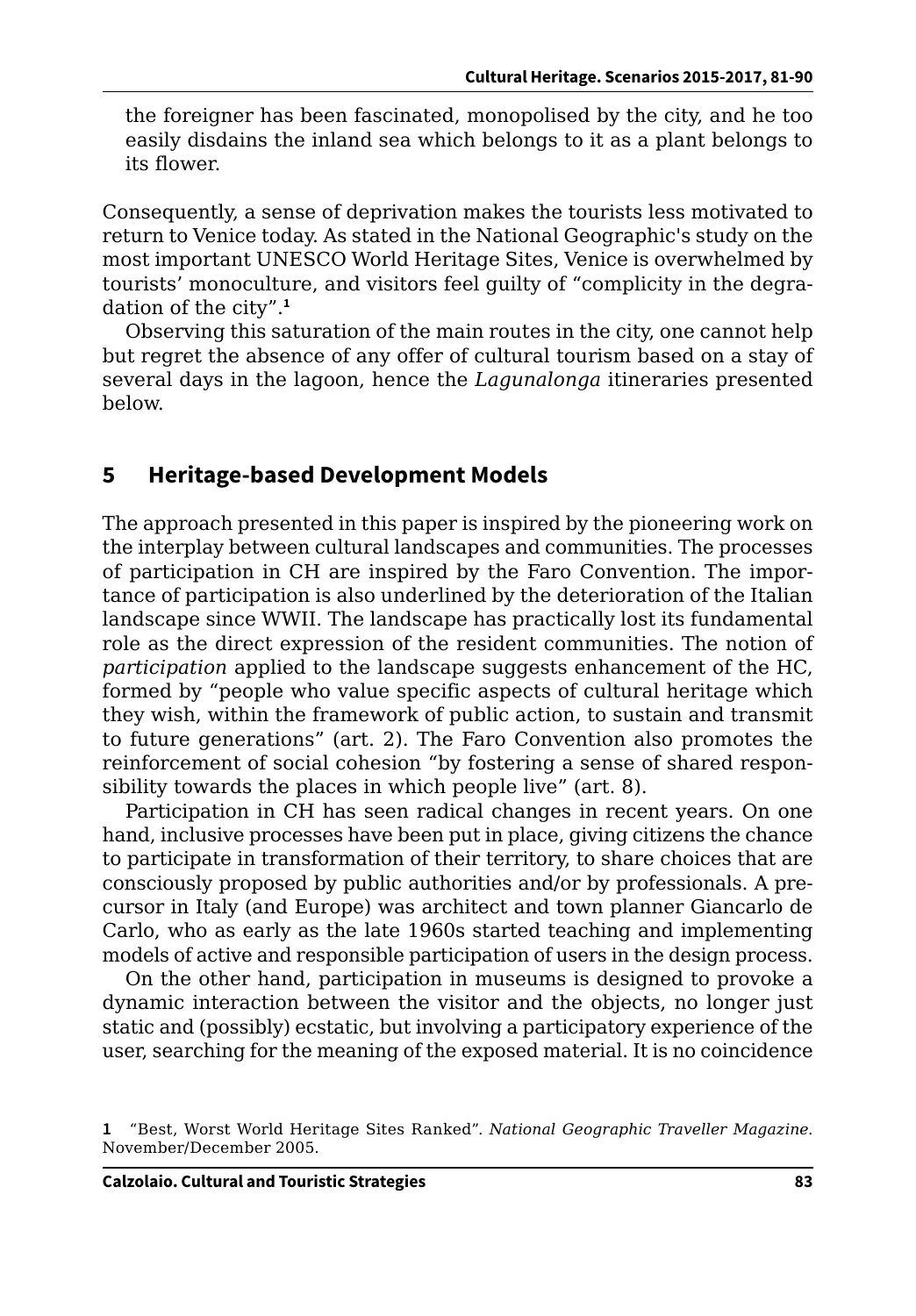that local museums in the USA are called interpretive centres. The key is no longer an 'academic' description of the values of an aseptic area, but a multi-sensory experience offered to the visitor so that each person can form his or her own interpretation. Similarly, science museums have for several decades been seeking to enrich the visitor's experience by going beyond the tactile, so-called "hands on" (Wagensberg 1998), experience, to engage the visitor emotionally ("heart on") and intellectually ("mind on"). This means in a sense redefining the scientific narrative in the context of the visitor's experience and the wider 'landscape' to which the heritage refers. The network of science museums in Catalonia was a pioneer in this respect, the visitor experience being rooted in the sense of identity of the region. Facing the complexity and unpredictability of globalisation

economic and social institutions have changed their dynamics and organisational methods […], to face these challenges there has been a tendency to promote new, much more flexible organisations that can adapt to the new situations and which tend towards joining together and sharing authority, rather than transferring it to a higher level (Casanelles Rahola, Matamala 2009, 175).

The Venice lagoon is clearly on the border of these two paradigms of participation, where interactive exhibits and displays in numerous museums tell the story of transformations of the Venice lagoon over the centuries. It is essential today to take inspiration from the long 'cultural path' represented by the ecomuseum of the Venice lagoon, effectively distilling the countless traditions, artifacts, archeology and activities as the 'DNA' of a homogeneous territorial system.

Venice and its lagoon, beyond their stereotypical image – as if immortal – have been debating their contradictions for several decades. The contradictions are typical of modern society, contradictions between the local and the global, between environment and industry, between citizens and tourists, and of course between the centre and the periphery. Depending on how these contradictions are managed, Venice and its lagoon may attain a new equilibrium, a structured sustainability in the future; if not, the risk is asphyxiation, and the unsustainable lightness of an empty shell. Culture in general, involving the active participation of the *heritage communities*, has a crucial role in restoring the balance, so that the citizens continue to feel a sense of identity with their material and immaterial heritage, through museums and through environmental and productive resources.

One of the main issues is to reorient the flow of tourists towards the lagoon and its polycentric community. The HC is increasing day by day and might be the lever for an authentic (re-)interpretation of the heritage of Venice and its lagoon, where land and sea, nature and man, have become inextricably linked through centuries of constant reciprocal adaptation.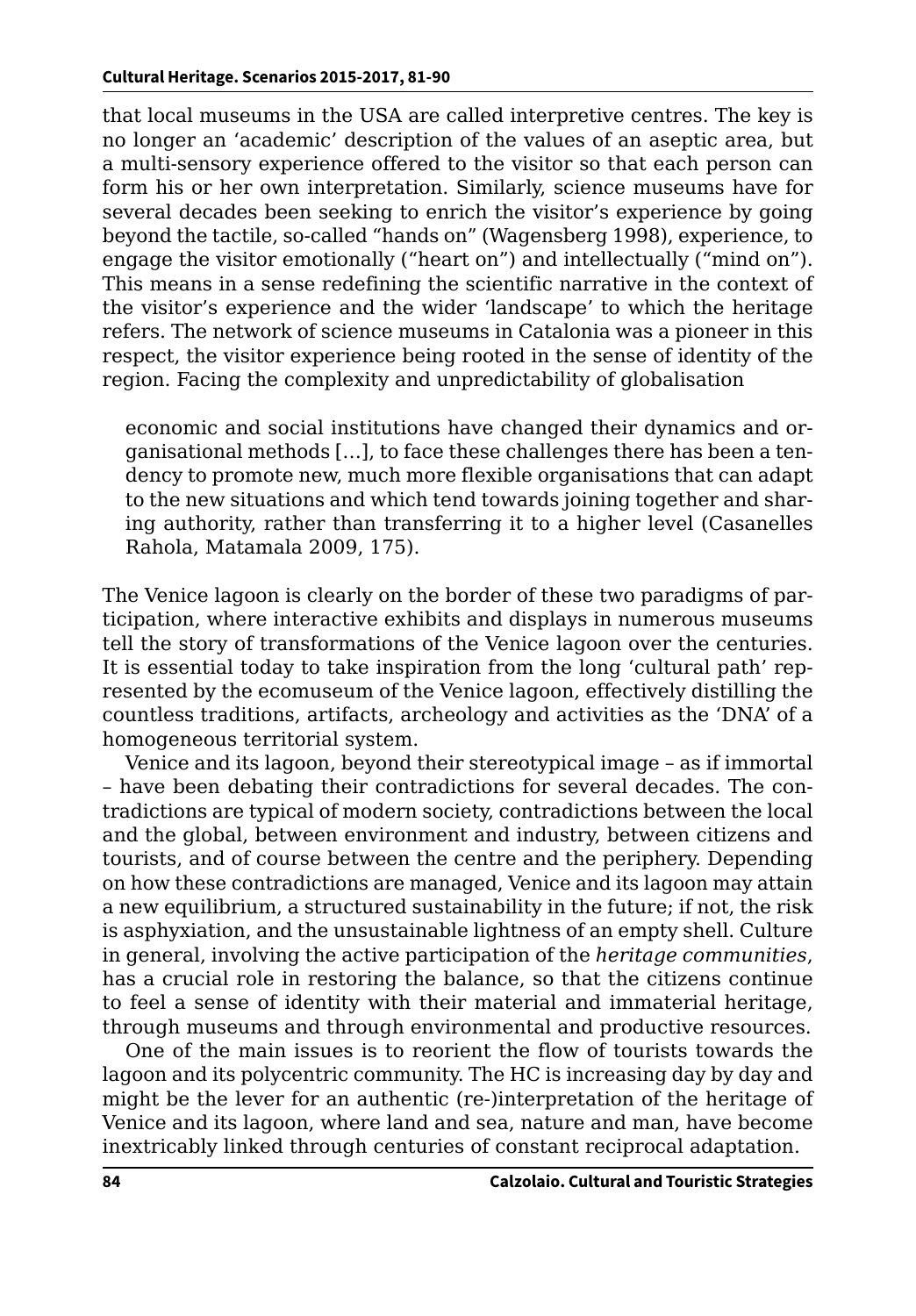The Serenissima Republic successfully managed this precious and fragile equilibrium, just as the Italian Government and the Municipality are trying to do today. But where the public effort is currently focused on purely hydraulic parameters, we need to devote as much attention to the community living around the complex border between land and sea.

For most visitors and many citizens, the lagoon is only a space to cross as quickly as possible; it is no longer perceived as the cradle of the polycentric history of Venice, nor as an environmental protected area of European importance, nor as a literal 'melting pot' of local products. Alongside the current institutional patchwork, there is clearly a need for a sustainable cultural development agency to foster these cultural resources. They are already partially available to citizens and tourists, but need to be consolidated by 'opening the doors' to countless and diverse features: natural 'oases' in the dunes, rivers and fish farms, museums of material culture, environment and production, interpretive centres of eno-gastronomic activities, handcrafts. These can be brought together as the *ecomuseum of lagoon*, as we shall see. But first we need to deal with the potential demand, represented by the tourist, introduced above as a threat, but who clearly also represents a potential.

As already stated, the core objective is to strengthen the sense of identity of the citizen with the territory. This is under threat, and we cannot overlook the huge impact that millions of visitors have on the landscape and on the daily lives of citizens. Tourists are asphyxiating the city, but are more and more discerning, and open to 'conscious' and responsible tourism. The *Survey on the attitudes of Europeans towards tourism*, as Flash Eurobarometer by the European Commision.**<sup>2</sup>** indicates growth in the percentage of those who are looking for destinations qualified as "alternative" or "emerging", allowing them to explore different cultures, traditions and local ways of life. The major motivations for the main holidays of European citizens are rest (54% ticked "rest, recreation, sun and beach"), and discovery (23% ticked "city, culture, nature and religion"). The favourite destinations are "traditional" and "well-known" (58%) but more than half of these (28%) aspire instead to go "off the beaten track" to explore "less obvious places". Those who visit new destinations are relying increasingly on internet and reports of acquaintances. In choosing a destination most Europeans are attracted to its environmental attraction (32%) and cultural value (27%).

There is also a clear trend in European tourism demand towards appreciation of combinations of nature and culture, gastronomy and local products, tangible and intangible heritage.

Despite being underused, the Italian inland waters indeed offer a unique

**<sup>2</sup>** European Commission, Directorate General Eterprise and Industry, Flash Eurobarometer 328. The Gallup Organization (2011). *Survey on the attitudes of Europeans towards tourism*, 22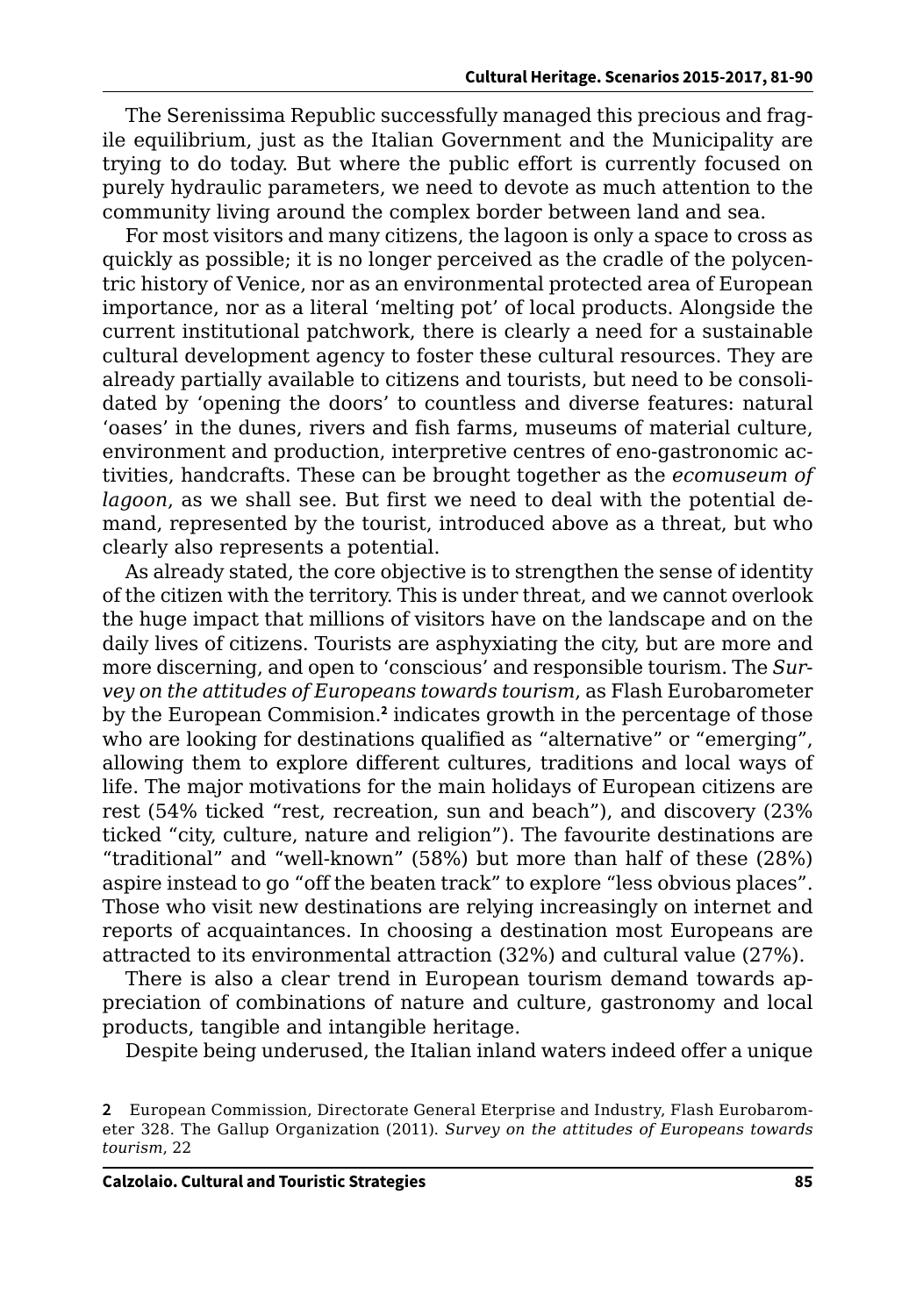insight into an incomparable cultural and environmental heritage, including UNESCO sites, parks and historical cities. In an attempt to meet this demand, the association Venti di Cultura started in 2009 an experimental annual rally or *cabotage* through the entire Venice lagoon.**<sup>3</sup>** The annual event was born from writing a guide on the diffuse museum network: *Rooms of the ecomueum of the lagoon of Venice*, published by the Province of Venice. The thread that weaves the cultural lagoon was first experienced in open boats by a small group of specialists and citizens. Then *Lagunalonga* was presented in national and international contexts, such as *European Tourism Day 2011*, and the *Icomos 2013 conference* on "Protecting deltas: heritage helps" in Amsterdam, and at the *World Canal Conferences*  in Toulouse in 2013 and Milan in 2014.

At each step in development of the project, the *Lagunalonga* promoters have been resolutely seeking practicality and sustainability. The event and the underlying concept are now recognised as a driving force for the community of those who live around the lagoon, a factor of identification. This is confirmed by the Committee for the Ecomuseum, which promoted the sequence of visits and events mentioned above, and contributed to the production in 2014 of a documentary on the cultural resources, in collaboration with the local institutions and associations.

At the same time, the *Lagunalonga* promoters have been working on the design and implementation of tourist packages that use historical and innovative boats, minimising the impact on the fragile ecosystem.

#### **6 Towards a More Authentic Relationship?**

Discovering the precious and fragile heritage of the lagoon could be combined with the most advanced experiences of HCs, where citizens express and communicate to visitors their sense of identity and their own experience of vibrant and authentic places. These nodes of the lagoon network are today the pieces of a puzzle, that give only a hint of the overall picture. The whole picture has to be assembled, revealed and made accessible to a much wider audience through new models of interpretation and promotion.

This is one of the objectives of the UNESCO World Heritage Site Management Plan for Venice and its Lagoon, coordinated by the City (Basili, De Vettor 2014), supported by the activity of the Committee for the Ecomuseum of the Venice lagoon. The target of these processes is twofold: on one hand, the citizens of the municipalities inside the lagoon and the surrounding areas, and on the other hand the tourists that 'animate' the coastline and the cities of the Veneto, the main Italian tourist region.

**<sup>3</sup>** [http://www.lagunalonga.c](http://www.lagunalonga.com)om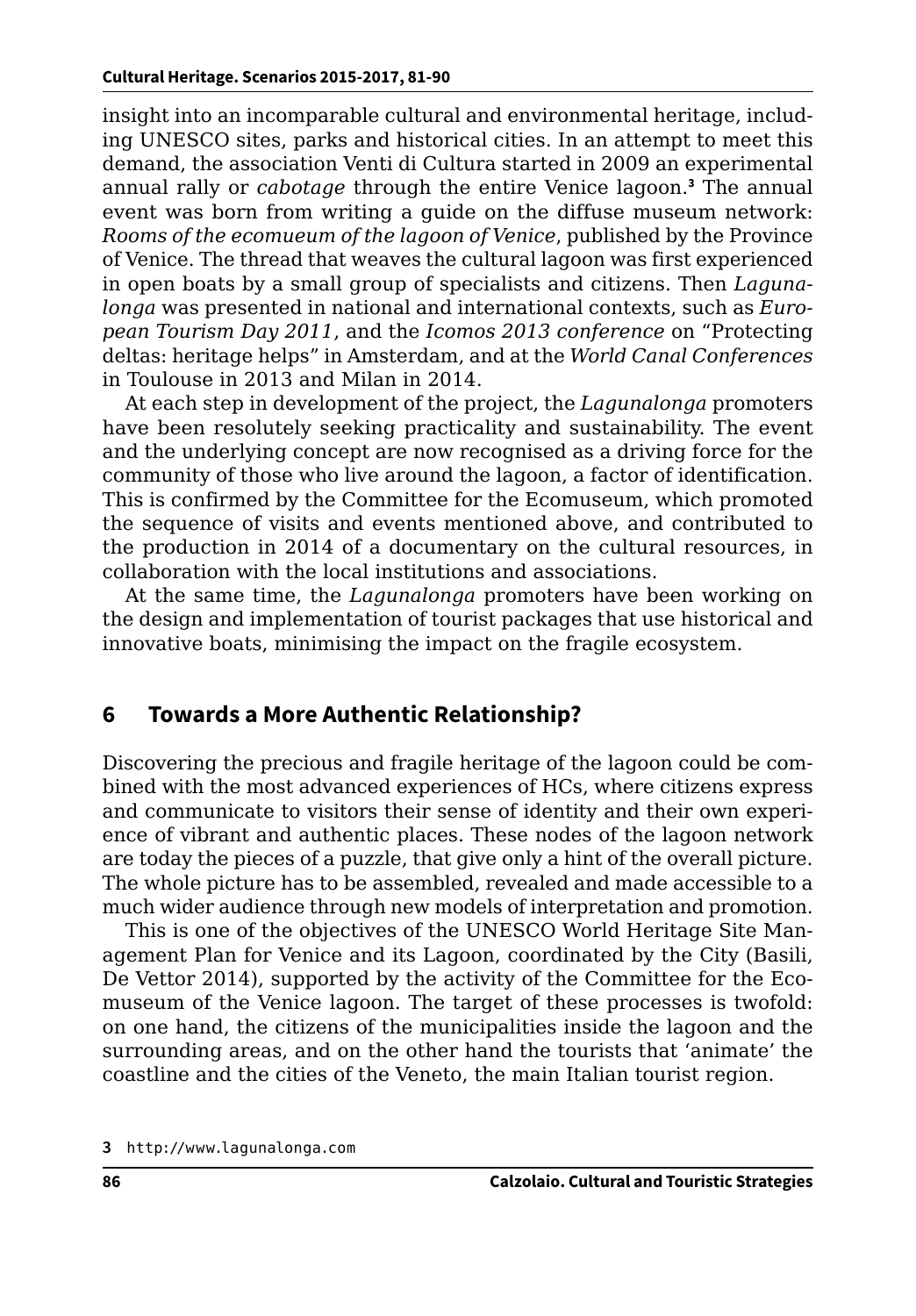The Venetian UNESCO site now is in a very delicate passage, because the UNESCO board is evaluating a local request, done by local cultural associations, of placing it in on the 'in danger' sites, because of the difficult governance of the impact of the mass tourism with the fragile material and immaterial heritage. This contradiction is exemplified by the 'grandi navi' issue: they are gigantic ships hosting up to 5,000 passengers and 2,000 workers, sailing in the basin of San Marco and arriving in the maritime station, in central Venice. In a high season Saturday dozens of them might stay contemporary, releasing a great concentration of thin powders in the air, and of tourist in the Venetian narrow streets.

Furthermore Europa Nostra recently classified Venice as "the most endangered site", emphasizing the unfair pressure on the little resilient local community of the outstanding number of visitors. Also indicating the key difficulty Venice is facing, is the intricate interaction between the many bodies interested or responsible for the destiny of this unique world patrimony. The phase is delicate and in transition, and we all share the necessity to reduce the impact of the mass tourism in the central Venice, building an inclusive governance framework.

In this direction the Committee for the Ecomuseum of the Lagoon was establihed in 2013, in application of a new regional law, but blocked by the delay of its financial and procedural implementation. This impeachment resumes the governance difficulties, but the content and participated process remain the proper and sustainable strategy. The Committee is made up of all the associations that offer links between the cultural resources of the lagoon, the citizens that live around it and tourists. Inspired by the UNESCO Site Management Committee, the ecomuseum group is enhancing the existing network of places and people connected by the inland waters of the lagoon, as a palimpsest full of extraordinary cultural resources, both tangible and intangible. This is a participatory process. The ecomuseum's mission is to promote an integrated territorial cultural system, bringing together existing environmental, productive and cultural resources, material and immaterial, through the identification of their main points of interest, connected by 'slow' paths, by water and bicycle. The ecomuseum is therefore not just another museum; it is a network of citizens, institutions and activities that are striving to enhance the cultural resources in which the resident community recognizes itself and its history. These resources form the web, convey its *genius loci*, the most authentic figure of the plural and polycentric territory.

More recently, the UNESCO Site Venice and its Lagoon Management office promoted a design competition, about a *Master-plan for the enhancement of the culture and landscape of the lagoon*, won by the author. Last year we completed a participatory bottom-up process, producing eleven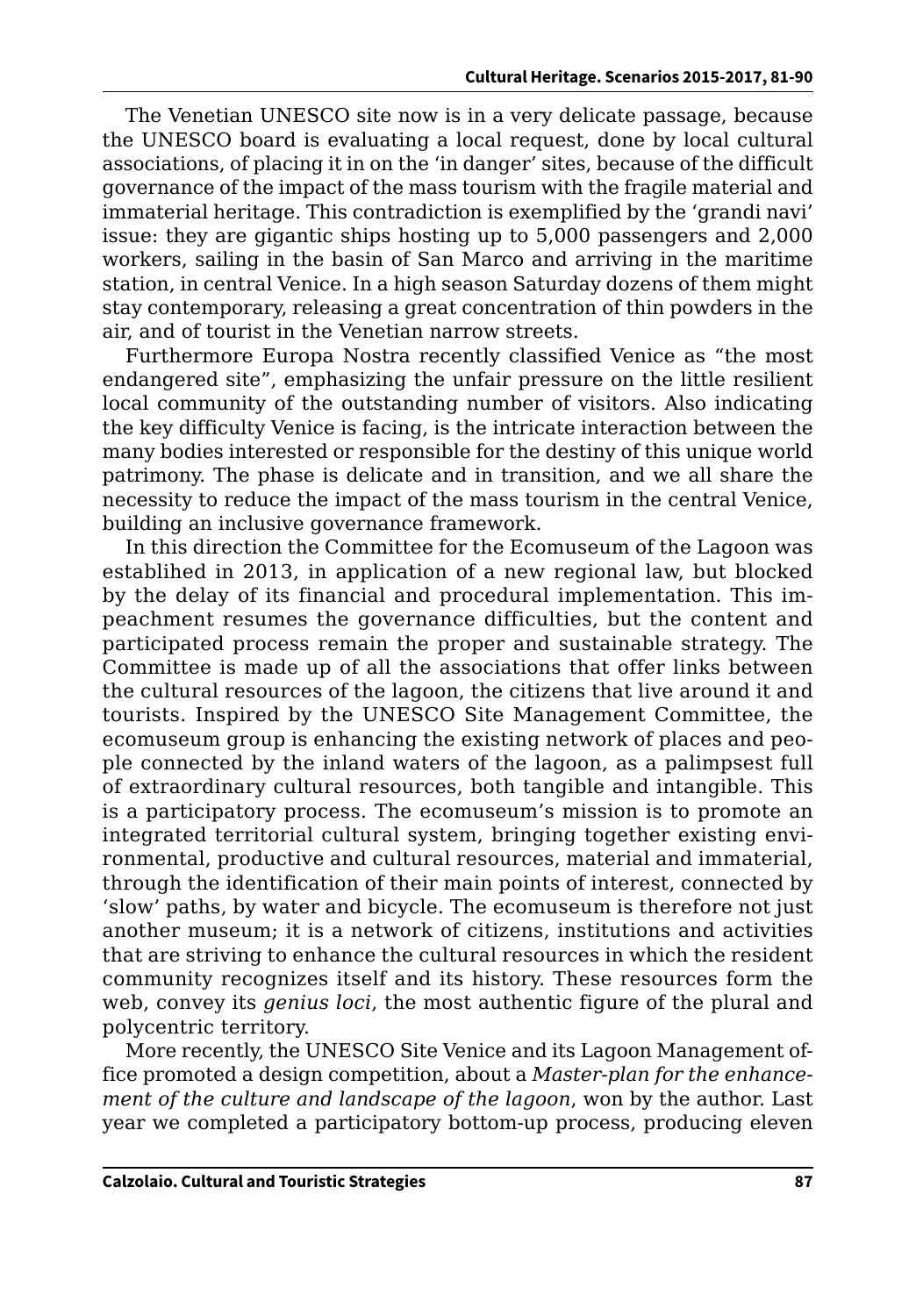design projects.**<sup>4</sup>** The anchor points of the slow tourism network are promoted by the nine municipalities facing the lagoon (Venezia, Chioggia, Campagna Lupia, Codevigo, Mira, Quarto d'Altino, Musile di Piave, Jesolo, Cavallino-Treporti, Venezia), and shared with the specific stakeholders: the central Superintendency, the Regione Veneto, two provinces (Padova and Venice) and many local cultural association and entrepreneurs. The lagoon during the last century lost is physical permeability and the project want to give back his foundational role of media, reconnecting again the disjoint communities through the water. The spread sequence of docks with services (bar, shop, interpretive center, bike renting and parking) give to the visitors an easy entrance to every territory. It is a network that exalts the lagoon *unity of space/time* recognized by Fernand Braudel, and the different cultural, productive and touristic resources of each territory. Now the projects face the institutional difficult task to harmonize central and local governance, public and private founding, and to be realized.

Restoring and consolidating an authentic relationship between citizens and the lagoon, reviving historic and compatible activities, promoting responsible tourism off the beaten track, enhancing the broad museum network: these objectives make up a hugely ambitious programme, with many challenges to be faced. Success can only be achieved through the combined efforts of the citizens – as users and witnesses – and the institutions, both local and international, and certainly not in a single gesture, decided by a single committee or a single plan. The development will be the result of a long multicultural process, that must of essence be both inclusive and participatory.

## **7 Cultural Cabotages**

"Culture is Italy's oil" says recently the Italian Minister of Culture. This phrase has become a mantra, almost as if only saying it would bring us closer to its realization. However, all too often we continue to write excellent books about cultural sustainability, but without learning to dig wells. We have read and written books about the Venice lagoon's extraordinary cultural resources, and have invoked its development, which has always been inadequate considering the abuse wrought by mass tourism on the city, and the lack of respect for its fragile lagoon ecosystem. We also studied how tourists spent their time on the rivers and canals of central and northern Europe, with increasing attention to the culture of the landscape. The famous 'boaters' discover the region 'on tiptoe', with the water's an-

**<sup>4</sup>** [http://www.veniceandlagoon.net/web/en/ongoing\\_projects/management\\_plan\\_pro](http://www.veniceandlagoon.net/web/en/ongoing_projects/management_plan_projects/rehabilitation-and-enhancement-of-the-lagoon-landscape-and-culture)[jects/rehabilitation-and-enhancement-of-the-lagoon-landscape-and-culture](http://www.veniceandlagoon.net/web/en/ongoing_projects/management_plan_projects/rehabilitation-and-enhancement-of-the-lagoon-landscape-and-culture).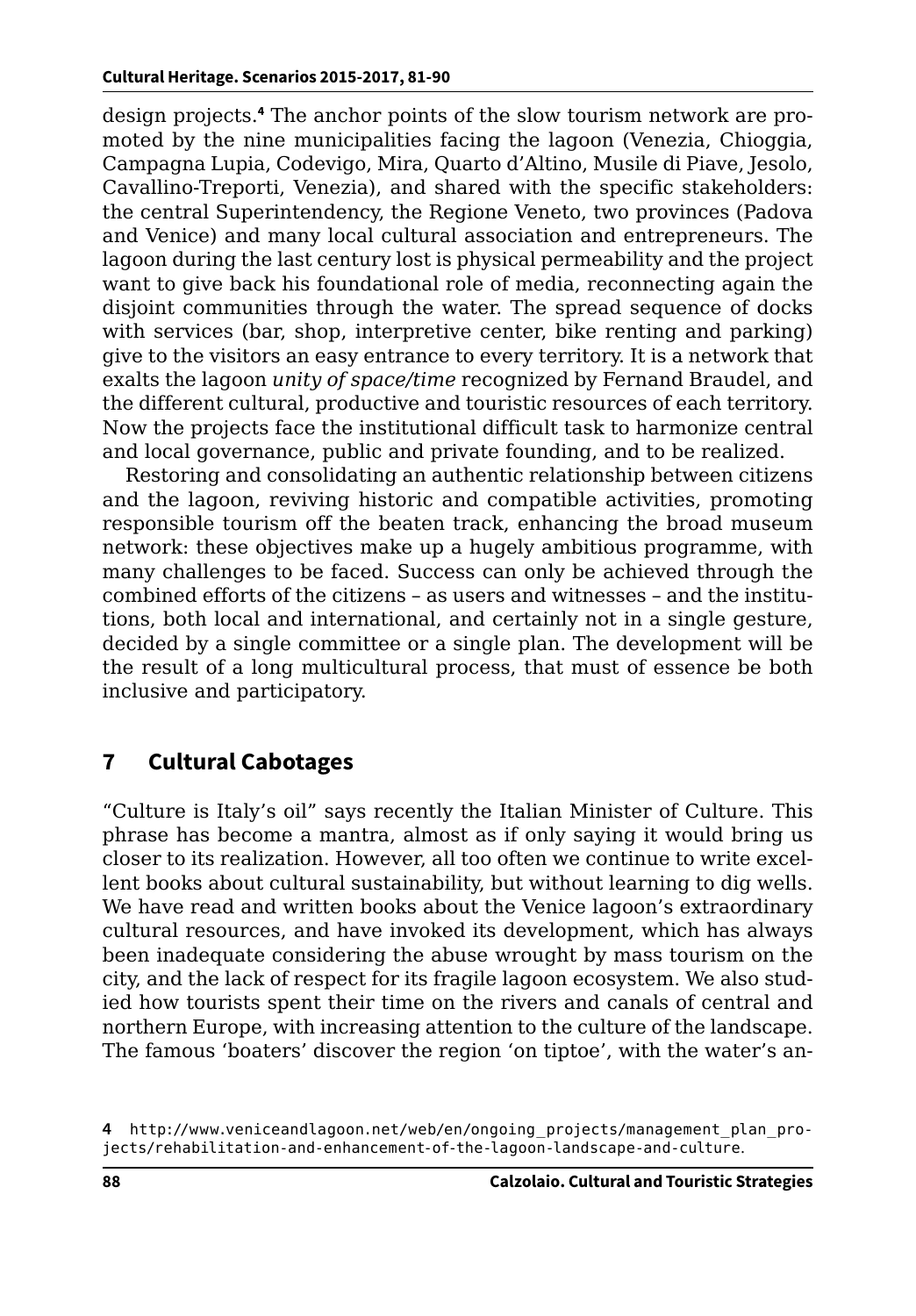cient value as a means of communication restored. It is the setting for a unique experience that is both touristic and cultural. But, although Venice is the most extraordinary city on water in the world, its lagoon is mainly traversed by big cruise ships, and managed by huge infrastructural works. The possibility of being accompanied on day or weekly cruises aboard little sustainable slow boats, by those who can offer an authentic experience of living for and in the lagoon, is rare and quite unexploited. All the above considerations have led to definition of the strategy now pursued by the Venti di Cultura partners: the *Lagunalonga* cultural tourism packages. The *Lagunalonga cabotage* means spending a week in the Venice lagoon and along its tributaries, on a boat that proceeds slowly along the channels, so as better to appreciate the delicate balance between nature and culture, as layered over the centuries, through the countless and often extraordinary interactions between the lagoon and the people who inhabit it. *Lagunalonga* offers unique access to the treasures of the lagoon, the priceless archeological heritage, the pristine nature reserves, the rare artisans' products, and of course food and wine. *Lagunalonga* will accommodate a small group of tourists in standards of luxury for a week, enabling them to discover the *genius loci* of the lagoon. Passing by or through charming oases of calm and nature that are among the most valuable in Europe, the route winds through those countless features that are the hallmark of Venetian civilisation: sandbanks, museums, islands, monasteries, oases, basilicas, dunes, vineyards and walled archeological sites.

*Lagunalonga* plans to offer four different typologies of itineraries to interpret in different ways the large number of cultural and tourist resources spread throughout the lagoon, as well as inviting the visitors to make their individual discovery and appropriation, according to their aspirations.

The *Cultural Itinerary* is dedicated to the museums around the lagoon, and the heritage of classical and industrial archeology. The cultural programme includes various museums – the Archeological Museum of Altino, the Torcello Museum, the Burano Lace Museum, the Murano Glass Museum, the Museum of the Lagoon in Pellestrina and the Fishing Museum in Chioggia. The itinerary also opens the doors to the extraordinary industrial and military heritage : the Arsenale in Venice, Porto Marghera, Forte Vecchio in Treporti and the network of Octagons in the south lagoon, Forte Marghera and Forte S.Andrea.

The *Enogastronomy Itinerary* is dedicated to local food products, fishing and crafts. A route for a gourmet to discover and taste the most typical products. It winds its way from the walled vineyards to the *moeche* (softshell crabs), and will introduce tourists to the typical violet artichoke of S. Erasmo, the white beans, the *broeto ciosoto* (broth from Chioggia), and many other typical dishes of the lagoon. Different experiences with the various fishing techniques that are typical of the lagoon, from fish farms to touristic fishing, from the lagoon to scuba-diving. At the end this route